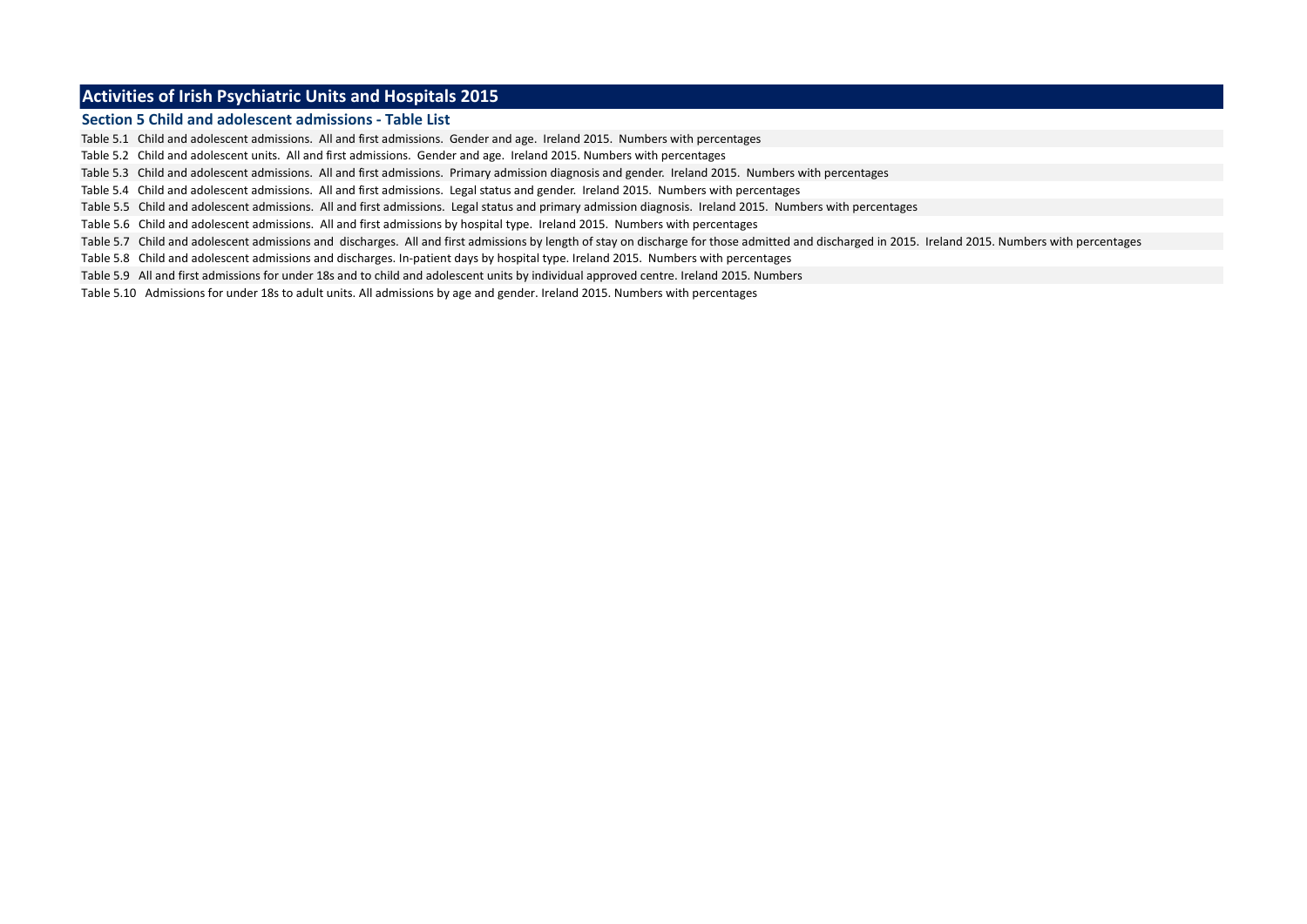### **Table 5.1 Child and adolescent admissions. All and first admissions. Gender and age. Ireland 2015. Numbers with percentages**

|                   |             |               | <b>Numbers</b> |             |              |       | <b>Rates</b> |               |              |             |               |              |  |
|-------------------|-------------|---------------|----------------|-------------|--------------|-------|--------------|---------------|--------------|-------------|---------------|--------------|--|
|                   |             | <b>All</b>    |                |             | <b>First</b> |       |              | <b>All</b>    |              |             | <b>First</b>  |              |  |
|                   | <b>Male</b> | <b>Female</b> | <b>Total</b>   | <b>Male</b> | Female       | Total | <b>Male</b>  | <b>Female</b> | <b>Total</b> | <b>Male</b> | <b>Female</b> | <b>Total</b> |  |
| 12 years or under | 9           | 9             | 18             |             |              | 14    | 4.5          | 2.9           | 3.5          | 4.3         | 3.0           | 3.6          |  |
| 13 years          | q           | 20            | 29             | 8           | 17           | 25    | 4.5          | 6.6           | 5.7          | 4.9         | 7.4           | 6.4          |  |
| 14 years          | 13          | 36            | 49             | 13          | 26           | 39    | 6.5          | 11.8          | 9.7          | 8.0         | 11.4          | 10.0         |  |
| 15 years          | 28          | 61            | 89             | 24          | 55           | 79    | 14.0         | 20.1          | 17.6         | 14.8        | 24.2          | 20.3         |  |
| 16 years          | 47          | 91            | 138            | 39          | 67           | 106   | 23.5         | 30.0          | 27.4         | 24.0        | 29.5          | 27.2         |  |
| 17 years          | 94          | 86            | 180            | 71          | 55           | 126   | 47.0         | 28.3          | 35.7         | 43.8        | 24.2          | 32.3         |  |
| Total             | 200         | 303           | 503            | 162         | 227          | 389   | 100.0        | 100.0         | 100.0        | 100.0       | 100.0         | 100.0        |  |

**Source: National Psychiatric In-patient Reporting System (NPIRS), Health Research Board**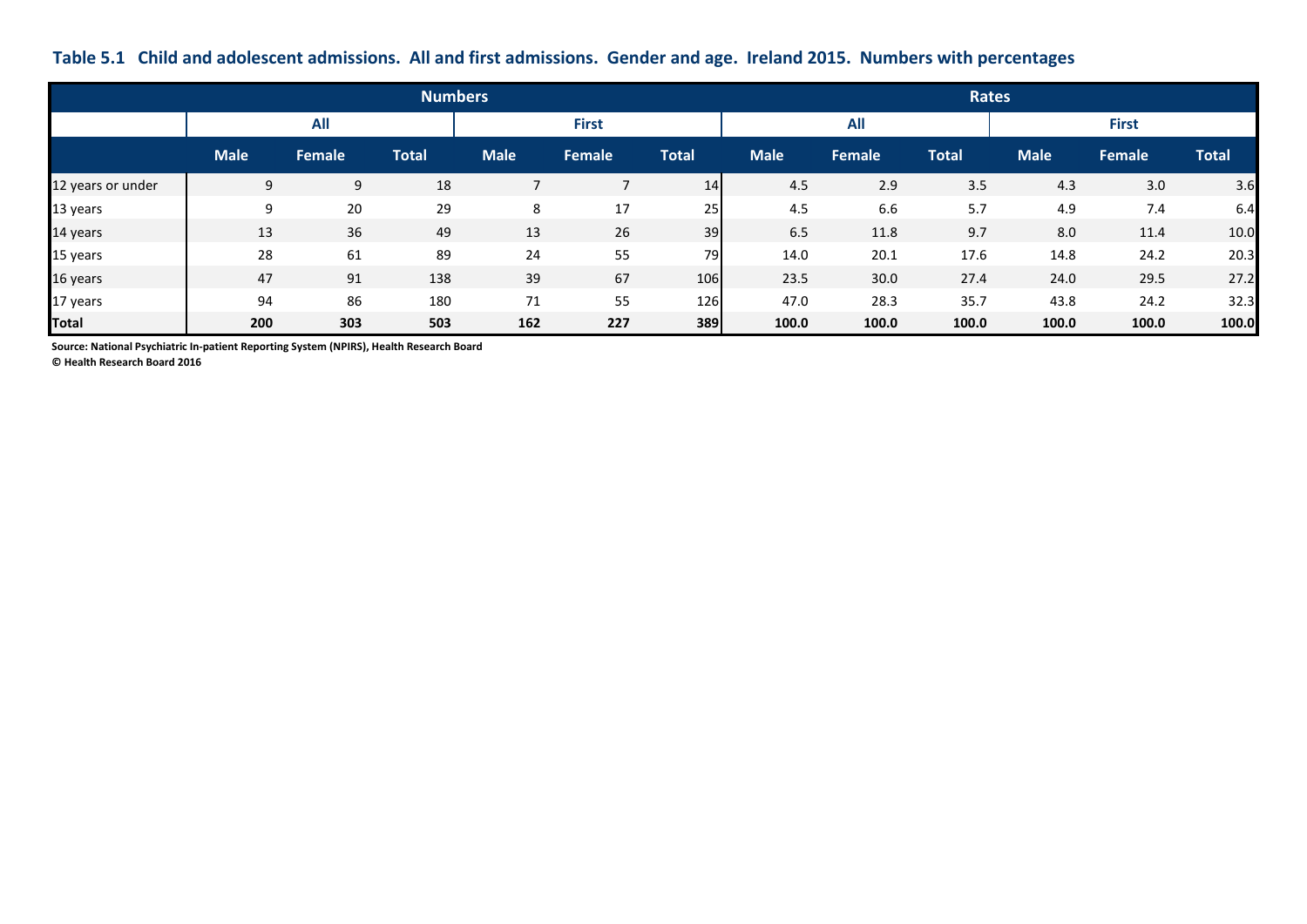|                   |             |            | <b>Numbers</b> |             |               |              | Rates       |        |              |             |               |              |
|-------------------|-------------|------------|----------------|-------------|---------------|--------------|-------------|--------|--------------|-------------|---------------|--------------|
|                   |             | <b>All</b> |                |             | <b>First</b>  |              |             | All    |              |             | <b>First</b>  |              |
|                   | <b>Male</b> | Female     | <b>Total</b>   | <b>Male</b> | <b>Female</b> | <b>Total</b> | <b>Male</b> | Female | <b>Total</b> | <b>Male</b> | <b>Female</b> | <b>Total</b> |
| 12 years or under |             | 9          | 16             | 5           |               | 12           | 5.0         | 3.3    | 3.9          | 4.5         | 3.4           | 3.8          |
| 13 years          | 8           | 20         | 28             |             | 17            | 24           | 5.7         | 7.4    | 6.8          | 6.3         | 8.4           | 7.6          |
| 14 years          | 13          | 36         | 49             | 13          | 26            | 39           | 9.3         | 13.4   | 12.0         | 11.7        | 12.9          | 12.5         |
| 15 years          | 23          | 60         | 83             | 20          | 54            | 74           | 16.5        | 22.3   | 20.3         | 18.0        | 26.8          | 23.7         |
| 16 years          | 32          | 73         | 105            | 26          | 52            | 78           | 23.0        | 27.2   | 25.8         | 23.4        | 25.8          | 25.0         |
| 17 years          | 56          | 70         | 126            | 40          | 45            | 85           | 40.2        | 26.1   | 30.9         | 36.0        | 22.3          | 27.2         |
| <b>Total</b>      | 139         | 268        | 407            | 111         | 201           | 312          | 100.0       | 100.0  | 100.0        | 100.0       | 100.0         | 100.0        |

### **Table 5.2 Child and adolescent units. All and first admissions. Gender and age. Ireland 2015. Numbers with percentages**

**Source: National Psychiatric In-patient Reporting System (NPIRS), Health Research Board**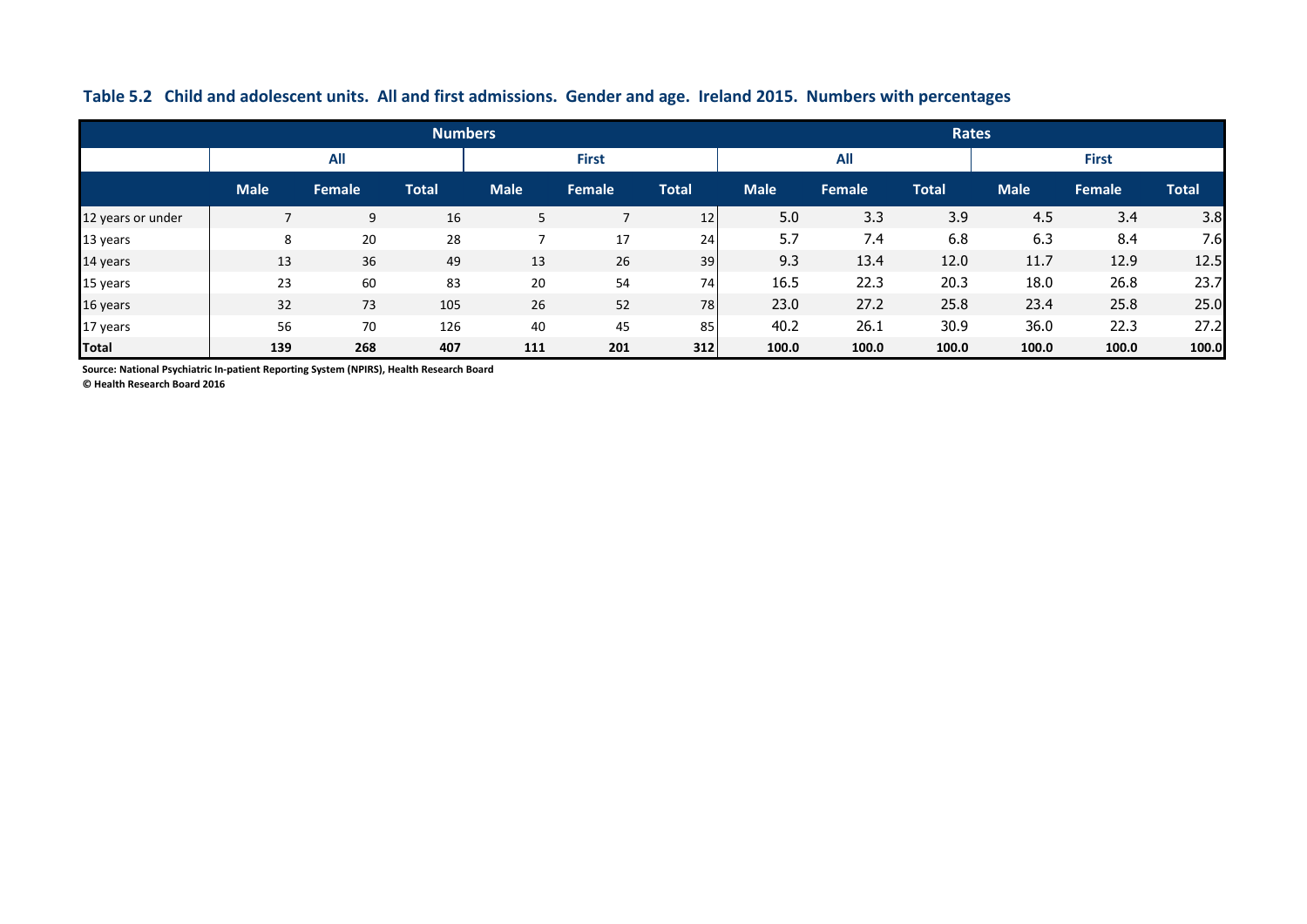#### **Table 5.3 Child and adolescent admissions. All and first admissions. Primary admission diagnosis and gender. Ireland 2015. Numbers with percentages**

|                                                                            |                  | <b>Numbers</b> |                 |                |              |                | Rates       |        |              |             |        |              |
|----------------------------------------------------------------------------|------------------|----------------|-----------------|----------------|--------------|----------------|-------------|--------|--------------|-------------|--------|--------------|
|                                                                            |                  | All            |                 |                | First        |                |             | All    |              |             | First  |              |
|                                                                            | <b>Male</b>      | Female         | <b>Total</b>    | <b>Male</b>    | Female       | <b>Total</b>   | <b>Male</b> | Female | <b>Total</b> | <b>Male</b> | Female | <b>Total</b> |
| <b>Organic Mental Disorders</b>                                            | $\mathbf{0}$     | $\mathbf{0}$   | $\overline{0}$  | $\mathbf{0}$   | $\mathbf{0}$ | $\overline{0}$ | 0.0         | 0.0    | 0.0          | 0.0         | 0.0    | 0.0          |
| Alcoholic Disorders                                                        | $\boldsymbol{0}$ |                |                 | $\mathbf 0$    |              |                | 0.0         | 0.3    | 0.2          | 0.0         | 0.4    | 0.3          |
| Other Drug Disorders                                                       | 14               |                | 15 <sup>1</sup> | 12             |              | 13             | 7.0         | 0.3    | 2.9          | 7.4         | 0.4    | 3.3          |
| Schizophrenia, Schizotypal<br>and Delusional Disorders                     | 27               | 19             | 46              | 20             | 14           | 34             | 13.5        | $6.2$  | 9.1          | 12.3        | 6.2    | 8.7          |
| <b>Depressive Disorders</b>                                                | 56               | 103            | 159             | 46             | 84           | 130            | 28.0        | 33.9   | 31.6         | 28.4        | 37.0   | 33.4         |
| Mania                                                                      | 14               | 11             | 25              | 11             | 9            | 20             | 7.0         | 3.6    | 4.9          | 6.7         | 3.9    | 5.1          |
| Neuroses                                                                   | 28               | 39             | 67              | 24             | 28           | 52             | 14.0        | 12.8   | 13.3         | 14.8        | 12.3   | 13.3         |
| <b>Eating Disorders</b>                                                    | 8                | 52             | 60              | $\overline{7}$ | 34           | 41             | 4.0         | 17.1   | 11.9         | 4.3         | 14.9   | 10.5         |
| Personality and Behavioural Disorders                                      | 6                | 14             | 20              | 5              | 10           | 15             | 3.0         | 4.6    | 3.9          | 3.0         | 4.4    | 3.8          |
| <b>Intellectual Disability</b>                                             | $\mathbf 0$      |                |                 | $\mathbf 0$    |              |                | 0.0         | 0.3    | 0.2          | 0.0         | 0.4    | 0.2          |
| Development Disorders                                                      | 8                | $\overline{4}$ | 12              | $\overline{7}$ | 3            | 10             | 4.0         | 1.3    | 2.4          | 4.3         | 1.3    | 2.5          |
| <b>Behavioural and Emotional Disorders</b><br>of Childhood and Adolescence | $\overline{ }$   | 15             | 22              | $\overline{ }$ | 9            | 16             | 3.5         | 4.9    | 4.3          | 4.3         | 3.9    | 4.1          |
| Other and Unspecified                                                      | 32               | 43             | 75              | 23             | 33           | 56             | 16.0        | 14.1   | 14.9         | 14.2        | 14.5   | 14.4         |
| Total                                                                      | 200              | 303            | 503             | 162            | 227          | 389            | 100.0       | 100.0  | 100.0        | 100.0       | 100.0  | 100.0        |

**Source: National Psychiatric In-patient Reporting System (NPIRS), Health Research Board**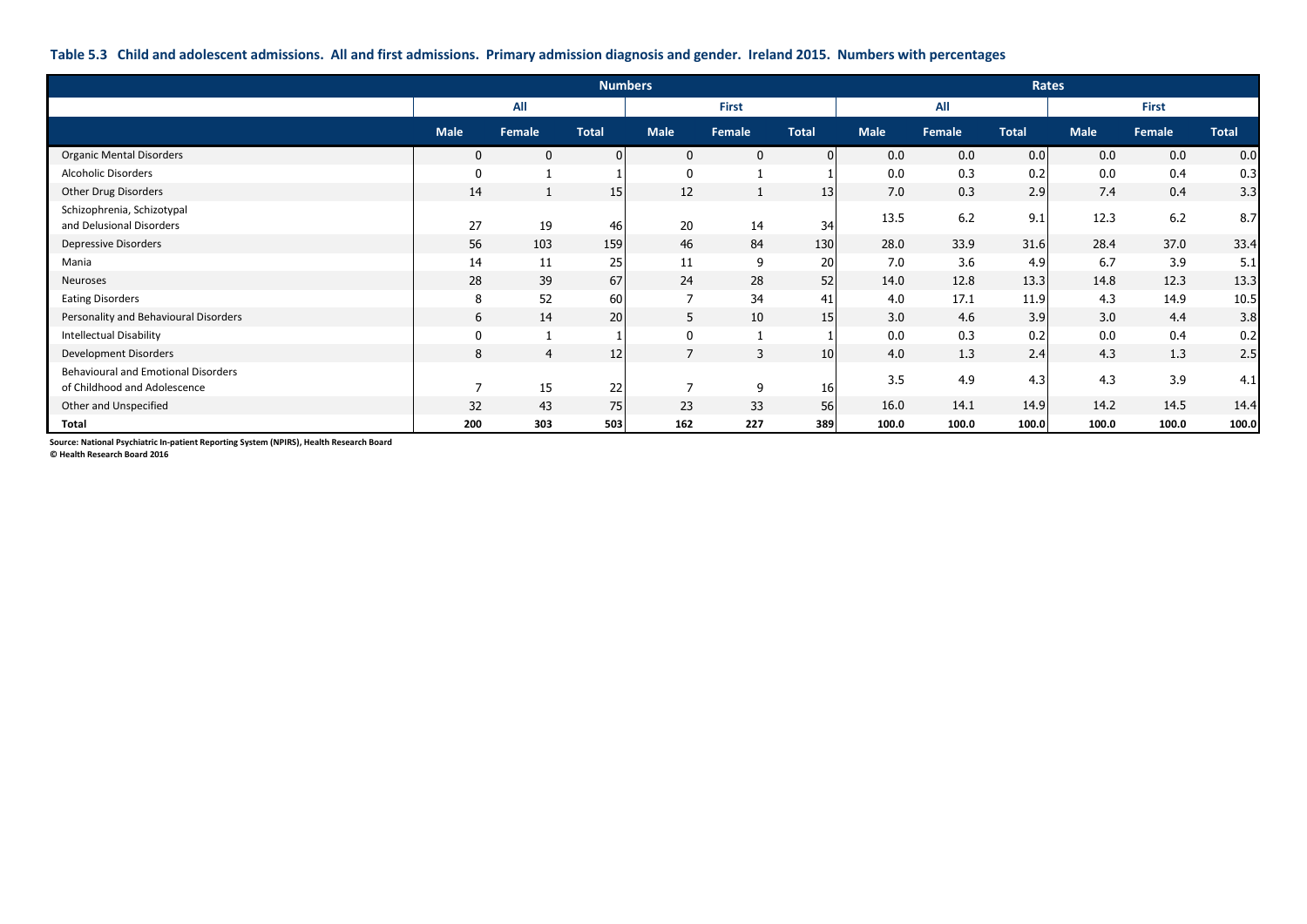## **Table 5.4 Child and adolescent admissions. All and first admissions. Legal status and gender. Ireland 2015. Numbers with percentages**

|             |             |                     |     | <b>All</b>                              |     |                             |       |                     |               | <b>First</b>        |                |                    |
|-------------|-------------|---------------------|-----|-----------------------------------------|-----|-----------------------------|-------|---------------------|---------------|---------------------|----------------|--------------------|
|             | <b>Male</b> |                     |     | <b>Female</b>                           |     | <b>Male</b><br><b>Total</b> |       |                     | <b>Female</b> |                     | Total          |                    |
|             |             | Numbers Percentages |     | Numbers Percentages Numbers Percentages |     |                             |       | Numbers Percentages |               | Numbers Percentages | <b>Numbers</b> | <b>Percentages</b> |
| Voluntary   | 196         | 290                 | 486 | 160                                     | 219 | 379                         | 98.0  | 95.7                | 96.6          | 98.7                | 96.4           | 97.4               |
| Involuntary | 4           | 13                  | 17  |                                         |     | 10                          | 2.0   | 4.2                 | 3.3           | 1.2                 | 3.5            | 2.5                |
| Total       | 200         | 303                 | 503 | 162                                     | 227 | 389                         | 100.0 | 100.0               | 100.0         | 100.0               | 100.0          | 100.0              |

**Source: National Psychiatric In-patient Reporting System (NPIRS), Health Research Board**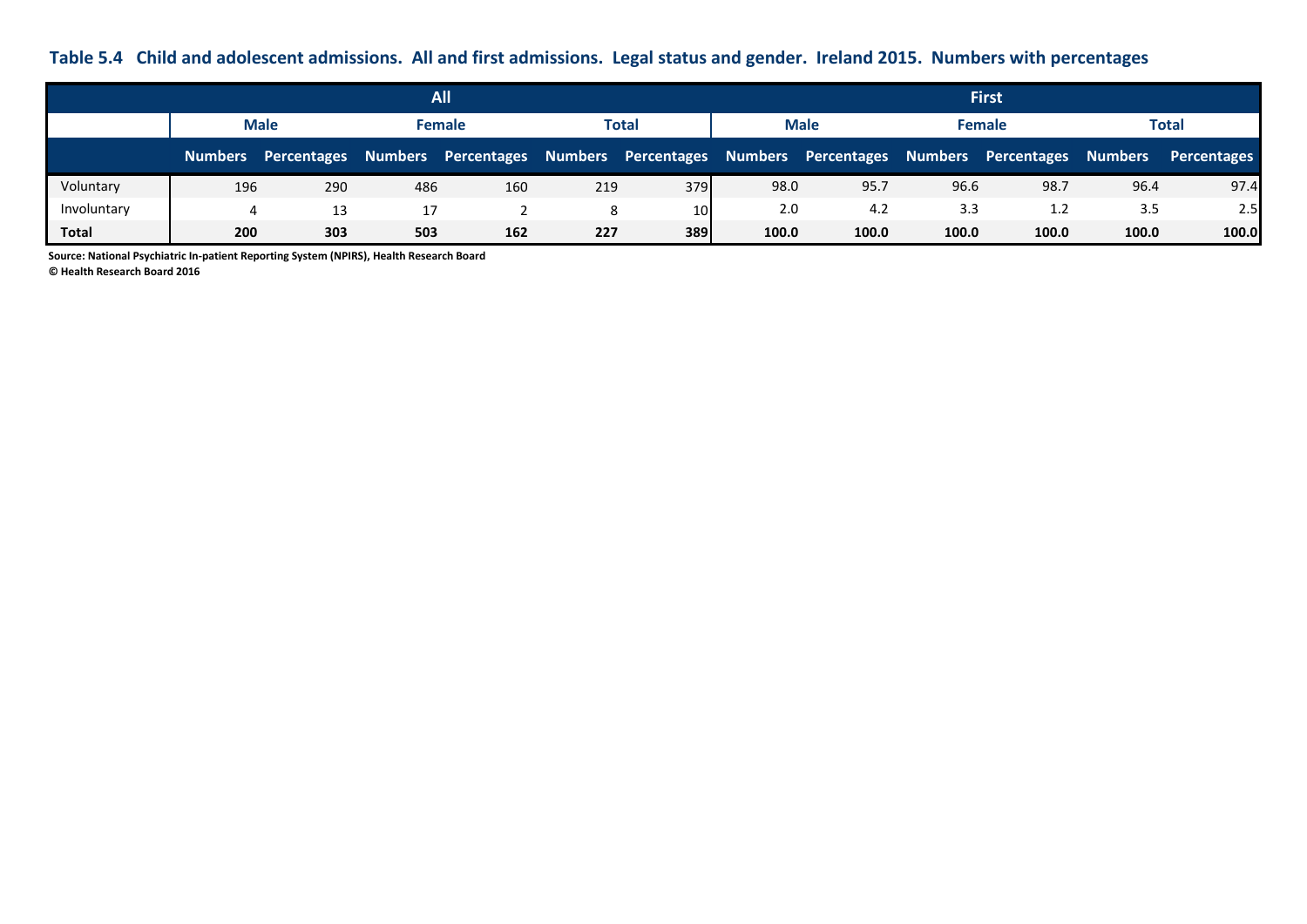#### **Table 5.5 Child and adolescent admissions. All and first admissions. Legal status and primary admission diagnosis. Ireland 2015. Numbers with percentages**

|                                                                  |              | <b>Numbers</b>               |              |     |                              |                 |       | Rates                        |              |       |                              |              |
|------------------------------------------------------------------|--------------|------------------------------|--------------|-----|------------------------------|-----------------|-------|------------------------------|--------------|-------|------------------------------|--------------|
|                                                                  |              | All                          |              |     | <b>First</b>                 |                 |       | All                          |              |       | <b>First</b>                 |              |
|                                                                  |              | <b>Voluntary Involuntary</b> | <b>Total</b> |     | <b>Voluntary Involuntary</b> | <b>Total</b>    |       | <b>Voluntary Involuntary</b> | <b>Total</b> |       | <b>Voluntary Involuntary</b> | <b>Total</b> |
| <b>Organic Mental Disorders</b>                                  | $\mathbf{0}$ | $\mathbf{0}$                 |              | 0   | $\mathbf{0}$                 |                 | 0.0   | 0.0                          | 0.0          | 0.0   | 0.0                          | 0.0          |
| <b>Alcoholic Disorders</b>                                       |              | $\mathbf{0}$                 |              |     | 0                            |                 | 0.2   | 0.0                          | 0.2          | 0.2   | 0.0                          | 0.2          |
| Other Drug Disorders                                             | 14           |                              | 15           | 12  | $\mathbf{1}$                 | 13              | 2.8   | 5.8                          | 2.9          | 3.1   | 10.0                         | 3.3          |
| Schizophrenia, Schizotypal and Delusional Disorders              | 41           | 5                            | 46           | 32  | 2                            | 34              | 8.4   | 29.4                         | 9.1          | 8.4   | 20.0                         | 8.7          |
| <b>Depressive Disorders</b>                                      | 152          | $\overline{7}$               | 159          | 126 | $\overline{4}$               | 130             | 31.2  | 41.1                         | 31.6         | 33.2  | 40.0                         | 33.4         |
| Mania                                                            | 24           |                              | 25           | 19  |                              | 20              | 4.9   | 5.8                          | 4.9          | 5.0   | 10.0                         | 5.1          |
| Neuroses                                                         | 66           | $\mathbf{1}$                 | 67           | 52  | $\mathbf{0}$                 | 52              | 13.5  | 5.8                          | 13.3         | 13.7  | 0.0                          | 13.3         |
| <b>Eating Disorders</b>                                          | 60           | 0                            | 60           | 41  | 0                            | 41              | 12.3  | 0.0                          | 11.9         | 10.8  | 0.0                          | 10.5         |
| Personality and Behavioural Disorders                            | 20           | $\mathbf 0$                  | 20           | 15  | $\mathbf{0}$                 | 15              | 4.1   | 0.0                          | 3.9          | 3.9   | 0.0                          | 3.8          |
| <b>Intellectual Disability</b>                                   |              | 0                            |              |     | 0                            |                 | 0.2   | 0.0                          | 0.2          | 0.2   | 0.0                          | 0.2          |
| Development Disorders                                            | 12           | $\mathbf 0$                  | 12           | 10  | $\mathbf 0$                  | 10 <sup>1</sup> | 2.4   | 0.0                          | 2.3          | 2.6   | 0.0                          | 2.5          |
| Behavioural and Emotional Disorders of Childhood and Adolescence | 21           | $\mathbf{1}$                 | 22           | 15  |                              | 16              | 4.3   | 5.8                          | 4.3          | 3.9   | 10.0                         | 4.1          |
| Other and Unspecified                                            | 74           |                              | 75           | 55  |                              | 56              | 15.2  | 5.8                          | 14.9         | 14.5  | 10.0                         | 14.4         |
| Total                                                            | 486          | 17                           | 503          | 379 | 10                           | 389             | 100.0 | 100.0                        | 100.0        | 100.0 | 100.0                        | 100.0        |

**Source: National Psychiatric In-patient Reporting System (NPIRS), Health Research Board**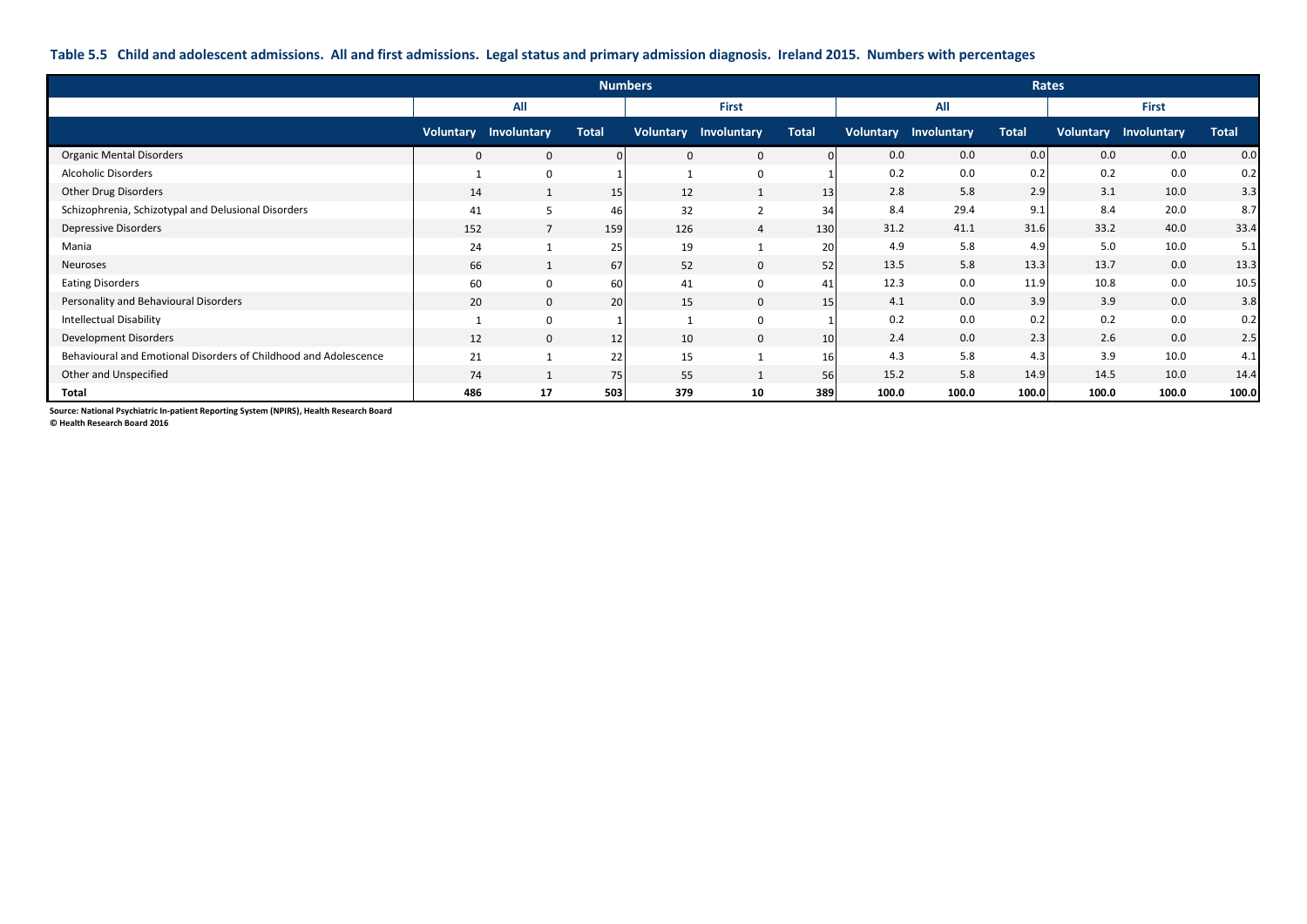# **Table 5.6 Child and adolescent admissions. All and first admissions by hospital type. Ireland 2015. Numbers with percentages**

|                                                    | <b>All</b>     |                    | <b>First</b>   |                    |
|----------------------------------------------------|----------------|--------------------|----------------|--------------------|
|                                                    | <b>Numbers</b> | <b>Percentages</b> | <b>Numbers</b> | <b>Percentages</b> |
| General hospital psychiatric units                 | 87             | 17.3               | 70             | 17.9               |
| Psychiatric hospitals/continuing care units        | 9              | 1.7                |                | 1.8                |
| Independent/private and private charitable centres | 0              | 0.0                |                | 0.0                |
| Child and adolescent units                         | 407            | 80.9               | 312            | 80.2               |
| <b>Total</b>                                       | 503            | 100.0              | 389            | 100.0              |

**Source: National Psychiatric In-patient Reporting System (NPIRS), Health Research Board**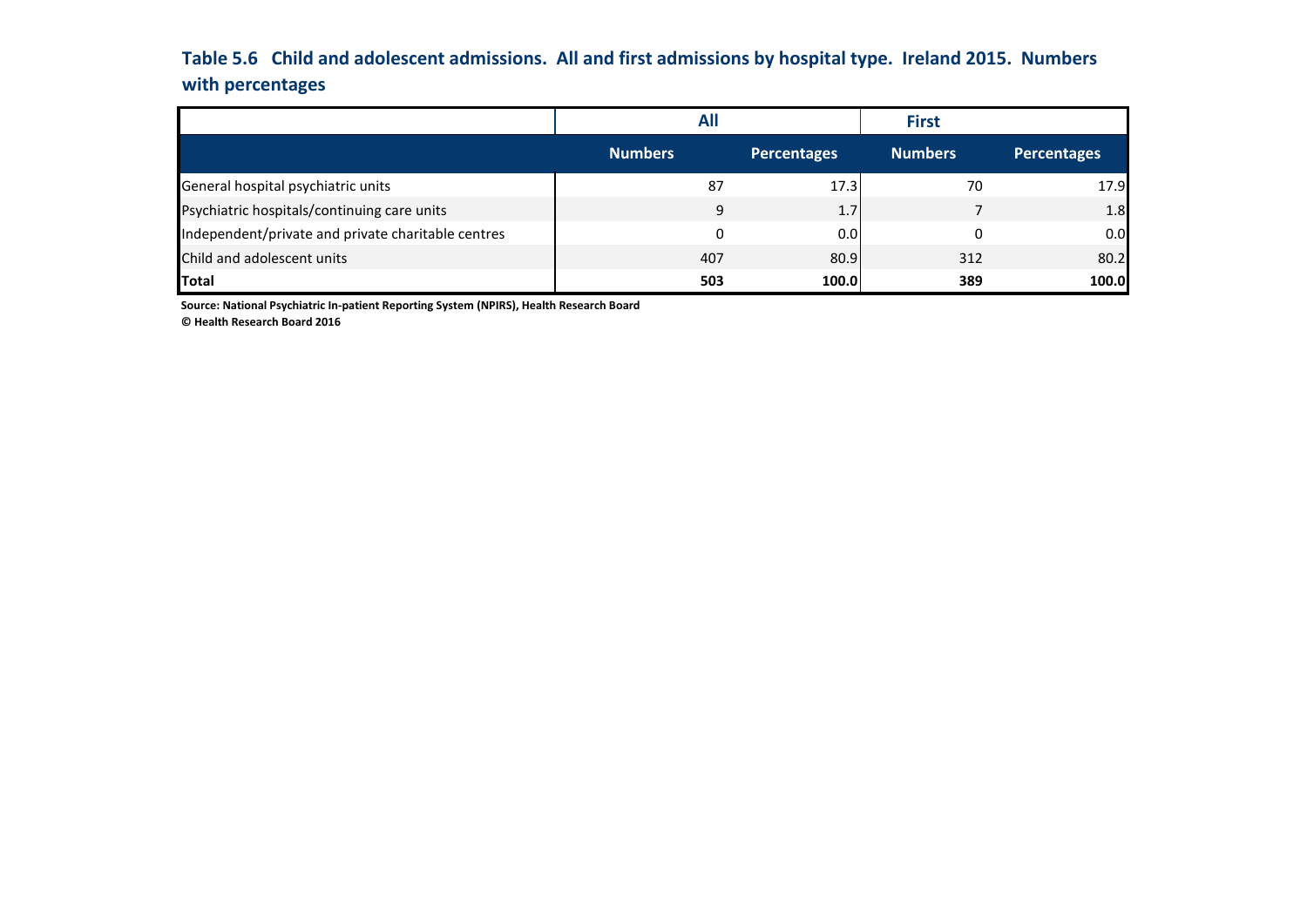**Table 5.7 Child and adolescent admissions and discharges. All and first admissions by length of stay on discharge for those admitted and discharged in 2015. Ireland 2015. Numbers with percentages**

|                   | <b>All</b>     |             | <b>First</b>   |                    |  |  |
|-------------------|----------------|-------------|----------------|--------------------|--|--|
|                   | <b>Numbers</b> | Percentages | <b>Numbers</b> | <b>Percentages</b> |  |  |
| Under 1 week      | 82             | 19.1        | 66             | 20.1               |  |  |
| $1 - 2$ weeks     | 40             | 9.3         | 29             | 8.8                |  |  |
| $2 - 4$ weeks     | 74             | 17.2        | 59             | 17.9               |  |  |
| $1 - 3$ months    | 191            | 44.6        | 143            | 43.6               |  |  |
| 3 months-< 1 year | 41             | 9.5         | 31             | 9.4                |  |  |
| <b>Total</b>      | 428            | 100.0       | 328            | 100.0              |  |  |

**Source: National Psychiatric In-patient Reporting System (NPIRS), Health Research Board**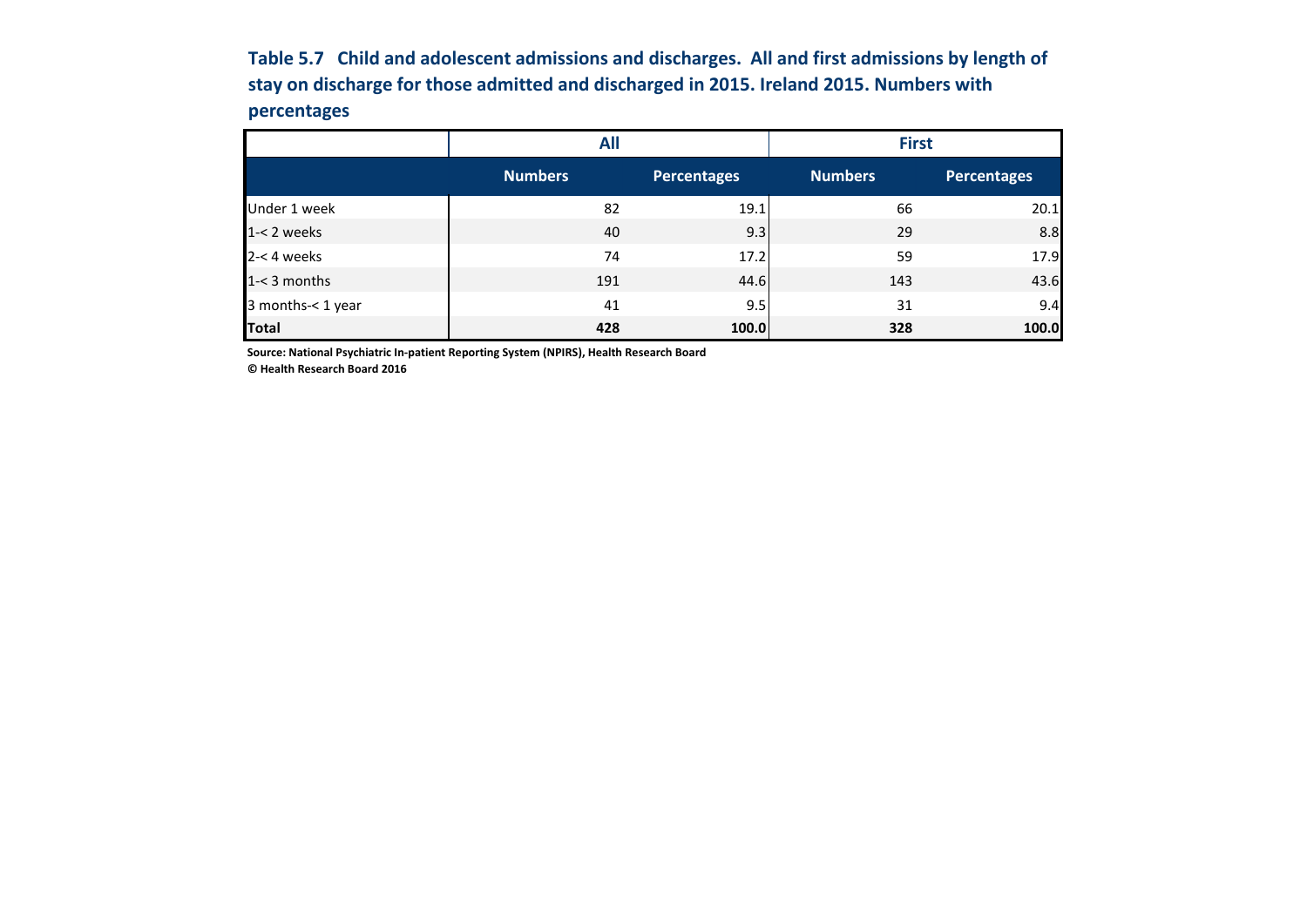## **Table 5.8 Child and adolescent admissions and discharges. Analysis of in-patient days.<sup>a</sup> Ireland 2015. Numbers with percentages**

|                                                    | <b>Discharges</b> |                    | In-patient days |                    |                                  |                                 |  |  |
|----------------------------------------------------|-------------------|--------------------|-----------------|--------------------|----------------------------------|---------------------------------|--|--|
|                                                    | <b>Numbers</b>    | <b>Percentages</b> | <b>Numbers</b>  | <b>Percentages</b> | <b>Average</b><br>number of days | <b>Median</b><br>number of days |  |  |
| General hospital psychiatric units                 | 85                | 19.8               | 856             | 4.8                | 10.1                             | 5.0                             |  |  |
| Psychiatric hospitals/continuing care units        | 8                 | 1.8                | 55              | 0.3                | 6.9                              | 3.0                             |  |  |
| Independent/private and private charitable centres | $\Omega$          | 0.0                |                 | 0.0                | 0.0                              | 0.0                             |  |  |
| Child and adolescent units                         | 335               | 78.2               | 16,797          | 94.8               | 50.1                             | 41.0                            |  |  |
| Total                                              | 428               | 100.0              | 17.708          | 100.0              | 41.4                             | 30.0                            |  |  |

*a Includes those admitted and discharged in 2015.*

**Source: National Psychiatric In-patient Reporting System (NPIRS), Health Research Board**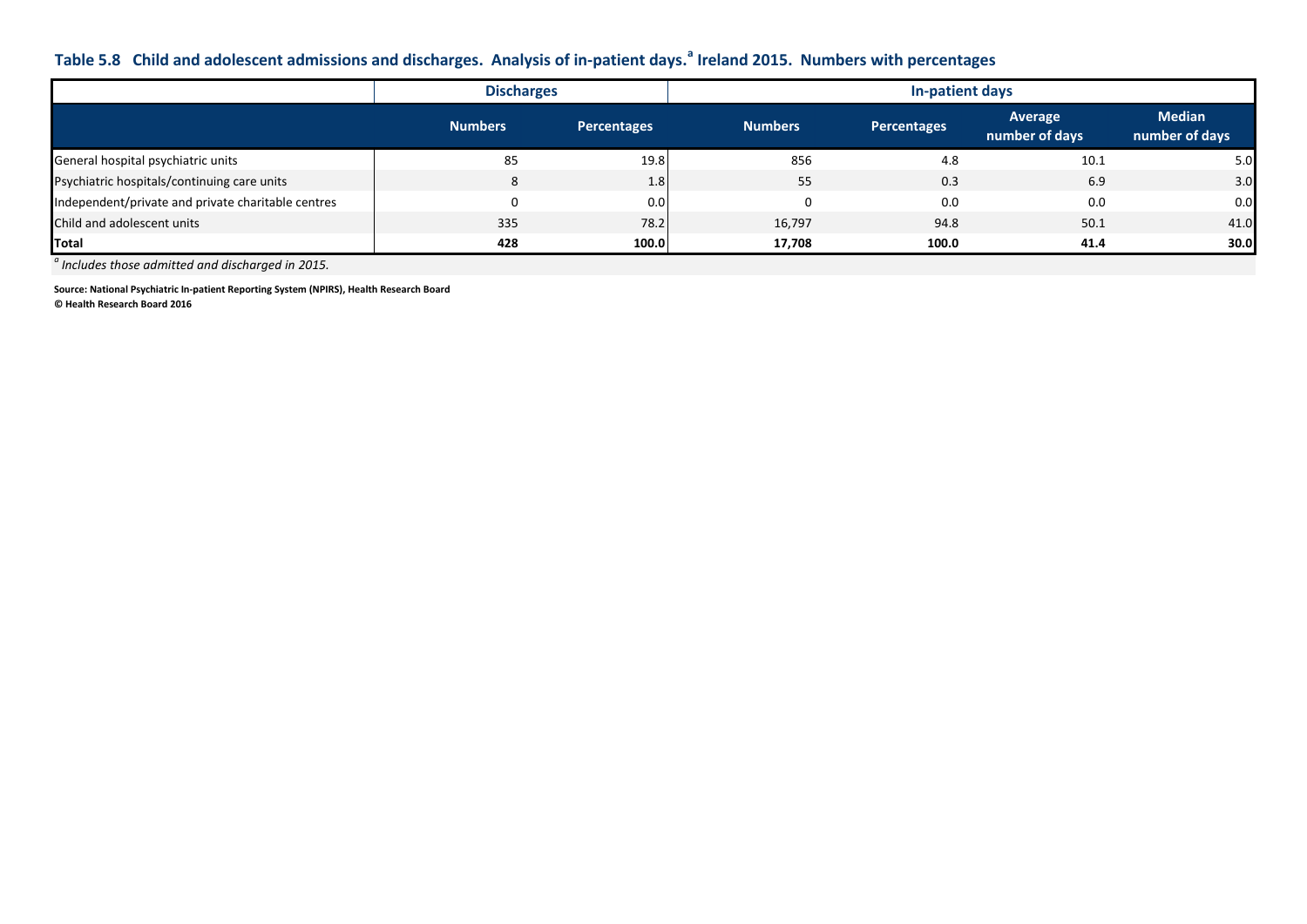## **Table 5.9 Child and adolescent admissions. All and first admissions by individual approved centre. Ireland 2015. Numbers**

|                                                                             | <b>All admissions</b> | <b>First admissions</b> |
|-----------------------------------------------------------------------------|-----------------------|-------------------------|
| St Loman's Hospital, Mullingar                                              | $<$ 5                 | < 5                     |
| Ballytivnan Sligo/Leitrim Mental Health Services                            | < 5                   | < 5                     |
| Newcastle Hospital, Greystones                                              | $<$ 5                 | < 5                     |
| St Vincent's Hospital, Fairview                                             | < 5                   | $<$ 5                   |
| St James's Hospital, Dublin                                                 | < 5                   | $<$ 5                   |
| <b>Waterford Regional Hospital</b>                                          | 13                    | 10                      |
| University Hospital Limerick                                                | $<$ 5                 | < 5                     |
| <b>Connolly Hospital</b>                                                    | 9                     | 8                       |
| Cavan General Hospital                                                      | 5                     | < 5                     |
| Kerry General Hospital                                                      | 11                    | $\overline{9}$          |
| Naas General Hospital                                                       | < 5                   | < 5                     |
| Roscommon County Hospital                                                   | < 5                   | $<$ 5                   |
| Our Lady's Hospital, Navan                                                  | $<$ 5                 | < 5                     |
| <b>Bantry General Hospital</b>                                              | < 5                   | < 5                     |
| St Vincent's University Hospital, Dublin                                    | $<$ 5                 | $<$ 5                   |
| Tallaght Hospital, Dublin                                                   | 6                     | 6                       |
| <b>Ennis General Hospital</b>                                               | $<$ 5                 | $5$                     |
| St Luke's Hospital, Kilkenny                                                | $\overline{7}$        | 6                       |
| Midland Regional Hospital, Portlaoise                                       | 16                    | 12                      |
| Ginesa Unit, St John of God Hospital, Dublin                                | 60                    | 46                      |
| CAMHS, Galway                                                               | 85                    | 72                      |
| St Joseph's Adolescent Inpatient Unit, St Vincent's Hospital, Fairvew       | 54                    | 40                      |
| Eist Linn, Child and Adolescent Inpatient Unit, St Stephen's Hospital, Cork | 39                    | 24                      |
| Willow Grove Adolescent Inpatient Unit, St Patrick's Hospital, Dublin       | 86                    | 67                      |
| Linn Dara Child and Adolescent Inpatient Unit                               | 83                    | 63                      |
| Joyce Unit, Ashlin Centre Beaumont Hospital, Dublin                         | 5                     | < 5                     |
| <b>Total</b>                                                                | 503                   | 389                     |

**Source: National Psychiatric In-patient Reporting System (NPIRS), Health Research Board**